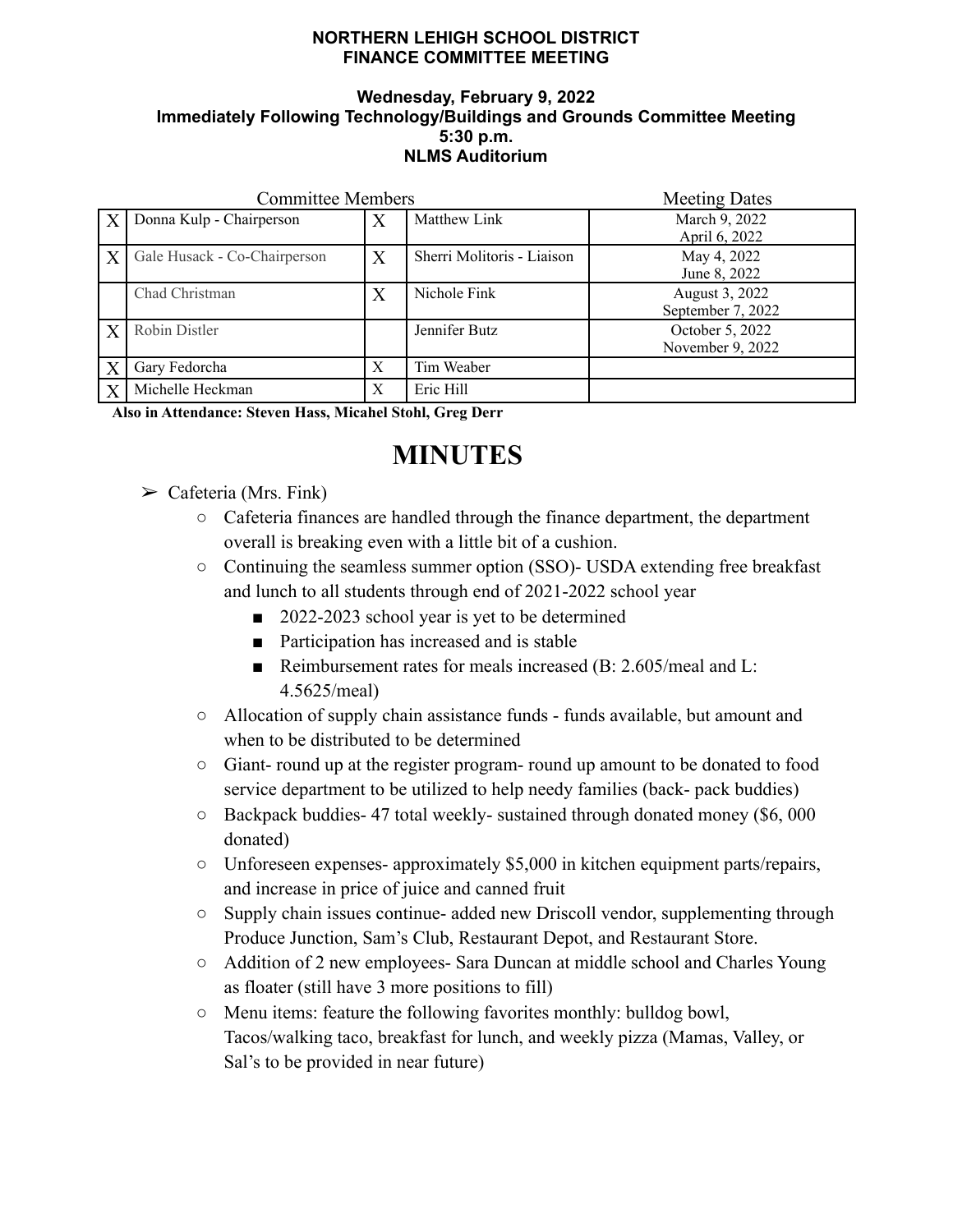- ➢ ESSER Grants Update
	- ESSER 1 \$329,372 depleted
		- All funds have all been spent.
		- Current budget is open for final revisions and will be completed in the next few weeks
		- Should expect to receive all funds and grant closed by June 30, 2022.
	- ESSER 2 \$1,458,824
		- Spent \$426,574 as of January 31, 2022
		- Remaining \$1,032,250 is completely encumbered
			- salary and benefits for the districts Technology Instructional Assistants
			- Upgrades to the middle school kitchen.
	- ESSER 3 \$2,950,778
		- Spent \$977,239 as of this grant through January 31, 2021
		- Encumbered amount of \$1,570,911
			- Salary and benefits for Director of Educational Technology, Curriculum and Instruction and ESSER paraprofessionals
			- summer Horizon's learning program
			- transportation for summer educational programs
			- department leaders
			- various technology software programs
			- $\bullet$  technology equipment
	- Undetermined remaining amount \$402,628
		- Must be used by September 2024.
	- ESSER 3B \$229,342
		- \$163,816 for Loss Learning
			- Spent \$28,063
			- Remaining \$80,184 must be used for summer program
		- \$32,763 After School Programs
			- Spent \$9,750
			- Remaining \$23,013 must be used for After School Programs
		- \$32,763 Summer Enrichment
			- Spent \$0
			- Remaining \$32,763 must be used for Summer Enrichment
- $\triangleright$  Neffs Bank
	- ACH
		- Automatic Clearing House is now available for us to pay vendors.
		- It will cost us \$1.75 to do the transaction each month.
			- Administration recommends the time savings is worth the \$1.75 transaction fee.
				- This would only be done to pay our legal counsel, King Spry law firm, at this time.